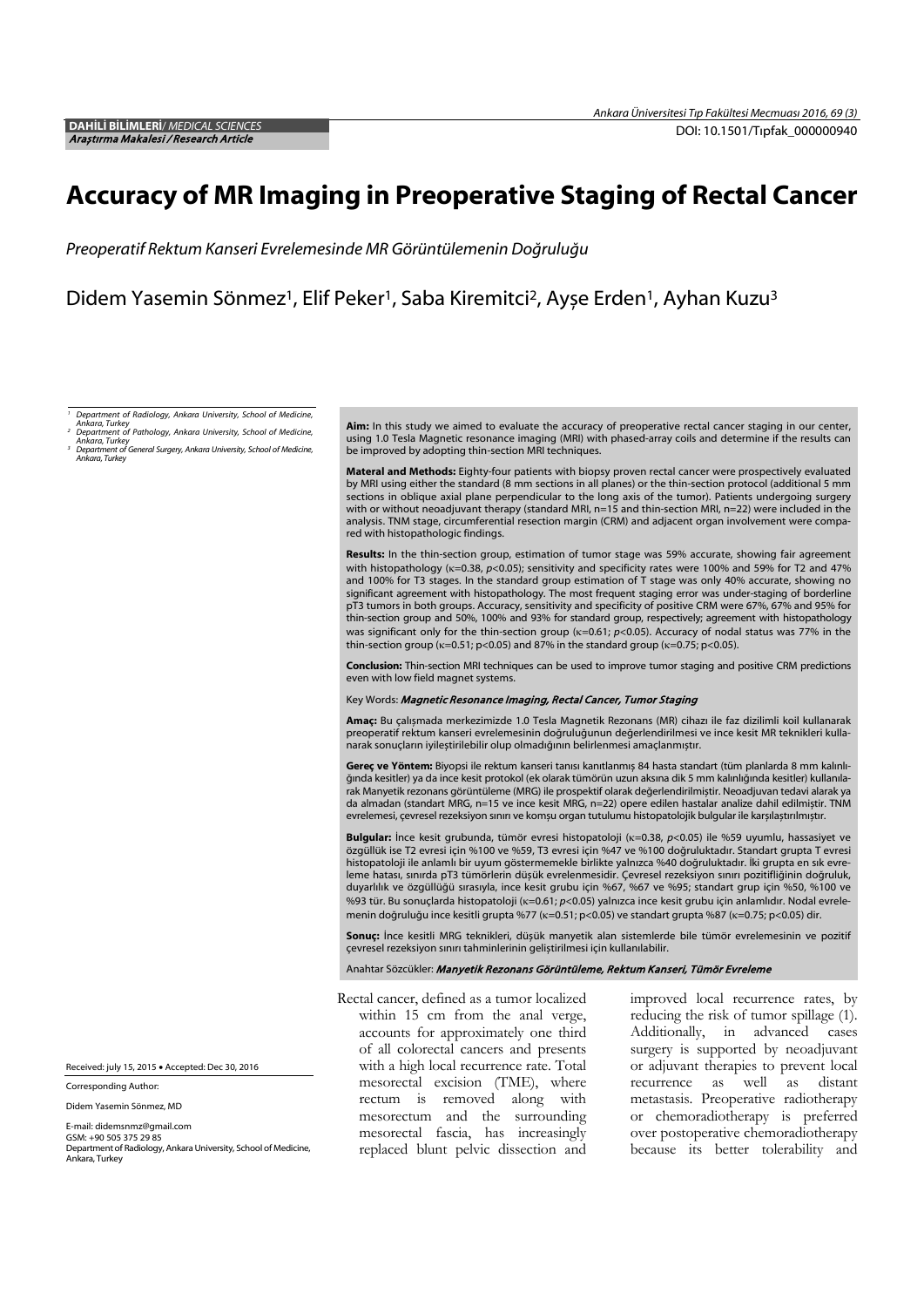reduced local recurrence rates have been shown with preoperative treatment (2-4). Also, rectal cancer has a higher recurrence rate than colon cancer, because of extensive lymphatic drainage of the pelvis (5). Thus, rectal cancer management relies on accurate preoperative radiological imaging to determine the patients who would benefit from neoadjuvant therapies.

Although there are several imaging modalities each with its own advantages and disadvantages, magnetic resonance imaging (MRI) appears to provide the best soft-tissue contrast and can be used to predict prognostic factors such as tumor<br>stage, nodal involvement and involvement circumferential resection margin (CRM) involvement in rectal cancer. CRM has been proven to influence patient outcomes, and increasingly this feature is taken into consideration when determining treatment options (6). Accurate staging prevents undertreatment or overtreatment of rectal cancer (7). Usage of 1.5 Tesla magnets, phased-array pelvic coils, and high spatial resolution, thin-section MRI techniques, which can be summarized as the use of 3 mm oblique axial scans perpendicular to the long axis of the tumor, have increased the accuracy of predictions in preoperative rectal cancer staging (8, 9). In recent years, 3.0 Tesla MRI was also used in some centers to acquire images at even higher resolution, with variable success. Unfortunately, acquiring the latest technology is not always feasable due to economic constraints in most hospitals, especially in developing countries. In our institution, 1.0 Tesla phased-array MRI was used in preoperative assessment of patients with rectal cancer until 2 years ago. Our standard protocol involved 8 mm slice thickness with or without contrast enhancement. In this prospective study we aimed to evaluate the accuracy of our standard protocol in predicting prognostic factors such as transmural invasion, nodal status and CRM, and determine whether the accuracy of preoperative staging can be improved by adopting the thin-section MRI techniques.

# Methods

This was a prospective study evaluating the accuracy of preoperative rectal cancer staging in our center using the available 1.0 Tesla MRI system with phasedarray multichannel coils. The standard MRI protocol used in our hospital was compared to an alternative thin-section MRI protocol, against the histopathological findings accepted as standard reference. Patients were informed about the study and oral consent was obtained.

## *Patient selection*

Between November 2005 and June 2009, 84 patients with endoscopic biopsyproven rectum cancer were referred to our department for preoperative staging. The first set of 42 patients were examined using the standard MRI protocol and the second set of 42 patients were examined using the thinsection MRI protocol. Patients receiving neoadjuvant therapy (n=34), patients deemed inoperable due to liver metastasis (n=2), patients rejecting surgery (n=1), and patients lost to follow-up after MRI (n=10) were excluded from the analysis. Patients receiving radiotherapy one month  $(n=3)$  and 3 years  $(n=1)$  prior to MRI (4 patients in total) were included. Thus, results from 15 patients with standard MRI and 22 patients with thin-section MRI were included in the analysis.

## *MRI protocol*

Scans were performed on a 1.0 Tesla MRI unit (Signa Horizon; GE Medical Systems, Milwaukee, Wis). Patients were placed in the feet-first supine position with a phased-array coil wrapped around the pelvis. Initial localizing scans in all 3 planes were followed by sagittal T2-weighted fast spin-echo (FSE, TR/TE: 4100/102 ms, echo train length: 18, band width: 41 kHz, field of view: 24 cm, slice thickness/gap: 6/1 mm, number of excitation: 4, matrix: 320x192); coronal short tau inversion recovery (STIR, TR/TE: 5000/30 ms, TI:130, echo train length: 12, band width: 31 kHz,

field of view: 26 cm, slice thickness/gap: 7/1 mm, number of excitation: 4, matrix: 256x192); axial STIR (TR/TE: 5000/30 ms, TI:130, echo train length: 8, band width: 31 kHz, field of view: 22cm, slice thickness/gap: 8/1 mm, number of excitation: 2, matrix: 256x160); axial T1-weighted spin echo (SE, TR/TE: 430/14 ms, band width: 20 kHz, field of view: 22cm, slice thickness/gap: 8/1 mm, number of excitation: 2, matrix: 320x192) and axial T2-weighted FSE scans (TR/TE: 5000/102 ms, echo train length: 19, band width: 31 kHz, field of view: 22 cm, slice thickness/gap: 8/1 mm, number of excitation: 3, matrix: 320x192).

- In the second half of the patients (the thinsection MRI group) an additional thinner oblique axial T2-weighted sequence (TR/TE: 3000/102 ms, echo train length: 18, band width: 41 kHz, field of view: 16 cm, slice thickness/gap: 5/0.5 mm, number of excitation: 6, matrix: 320x192) was used to obtain images directly perpendicular to the long axis of the tumor. Thinsections were 5 mm-thick, as this was the thinnest section we could use whilst preserving an optimal signal-to-noise ratio.
- After obtaining T2-weighted sequences, all patients were administrated intravenous gadolinium-based contrast agent (0.2 mL/kg) and contrast-enhanced fat suppressed T1-weighted images were obtained in all three planes (axial spinecho, sagittal gradient echo and coronal gradient echo). Total scan time was 45- 55 minutes.
- Patients were examined following a minimum of 5-6 hours fasting to<br>minimize possible complications minimize possible complications related to intravenous contrast material use and prevent artifacts due to bowel peristaltism. No bowel cleansing, antiperistaltic medication or air insufflation was applied.

## *MRI interpretation*

All images were assessed by a single radiologist (D.S.). Tumor localization, transmural invasion depth (T stage), distance to mesorectal fascia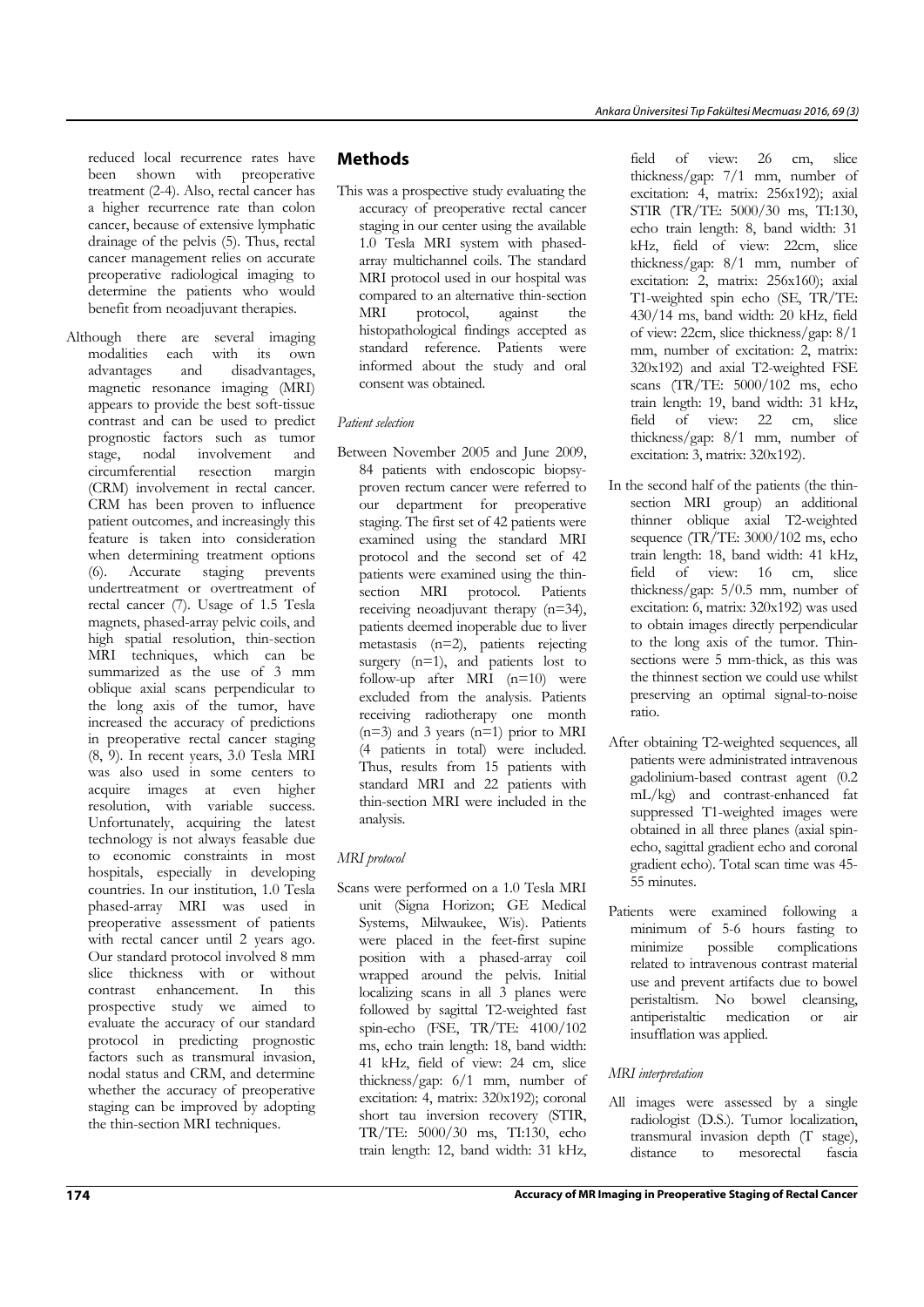(circumferential resection margin), mesorectal fascia involvement, presence of metastatic lymph nodes (N stage) and adjacent organ invasion were determined according to below criteria.

- Tumor localization was categorized as distal if it was found within 5 cm of anorectal junction and proximalmidrectal if it was found between 5 to 15 cm from anorectal junction. Transmural invasion depth (T stage) was determined by TNM criteria established for MRI, according to rectal wall layers visualized on T2-weighted images (10, 11). Thin spiculations into perirectal fat and interruptions in outer longitudinal muscle layer were not considered as tumoral invasion. Nodular areas continuous with mural component of the tumor obliterating hypointensity of the muscle layer were considered significant in terms of perirectal fat invasion (stage T3).
- Distance to mesorectal fascia was measured from primary tumor or (if present) perirectal tumor deposit or metastatic mesorectal lymph node, whichever was closest. Circumferential resection margin was considered positive when this distance was 1 mm or less.
- Mesorectal fascia involvement (stage T4) was considered when mesorectal fascia thickening and/or retraction was observed in the area facing the tumor. In tumors with extramural extension adjacent organ involvement was considered when irregular tumoral signal intensity extended towards adjacent organ obliterating the fat signal.
- Lymph node metastasis (N stage) was determined using the cited criteria from Brown et al. (12). Lymph nodes with irregular border or mixed signal intensity were considered metastatic.

## *Histology and Surgery*

Histopathological examination was conducted according to Quirke et al. (13), by a pathologist blinded to the MRI results. Twenty nine patients had sphincter sparing anterior resection or low anterior resection surgery. Seven patients had abdominoperineal resection. One patient with ulcerative colitis history underwent a total colectomy.

#### *Statistics*

Histopathological findings were accepted as gold standard. Agreement between MRI and histologic TNM stage and circumferential resection margin positivity were compared using κ statistics. Sensitivity, specificity, positive predictive value, negative predictive value and diagnostic accuracy were calculated for both MRI protocols. A *p* value of <0.05 was considered statistically significant.

## Results

Data from 19 men and 18 women with a mean age of 57 years (55.54±13.40, range: 25-83) were included in the analysis. Tumor localization was proximal-mid rectum in 59.5% (n=22), distal in 37.8% (n=14) and along the whole length of the rectum in 2.7% (n=1) of the patients. Histologic types of tumor were determined as adenocarcinoma in 78.4% (n=29), mucinous adenocarcinoma in 16.2% (n=6) and ringlet cell carcinoma in 5.4% (n=2). Thin-section MRI protocol (5 mm oblique axial T2 weighted scans perpendicular to the tumor) was used in twenty-two patients while standard MRI protocol was used in 15 patients.

#### *T staging*

Table 1 presents T stage prediction by the thin-section and standard MRI protocols compared to the histopathologically established T stage. In the thin-section MRI group, accuracy of tumor stage prediction was 59% (13/22), showing fair agreement with histopathology (κ=0.38, *p*<0.05). For T2 stage, sensitivity was 100% (5/5), specificity 59% (10/17), positive predictive value (PPV) 42% (5/12) and negative predictive value (NPV) 100% (10/10). For T3 stage, sensitivity was 47% (7/15), specificity 100% (7/7), PPV 100% (7/7) and NPV 47% (7/15) (Figure 1). Diagnostic performance of thin-section MRI could not be calculated for T1 and T4 stages, due to insufficient number of patients diagnosed at these stages.

**Table 1.** T stage prediction by MRI compared to histopathology in the thin-section (n=22) and standard MRI (n=15) groups.

| Thin-section MRI group ( $\kappa$ =0.38, $p$ <0.05) |     |     | <b>Histopathology</b> |     |     |
|-----------------------------------------------------|-----|-----|-----------------------|-----|-----|
| MRI                                                 | pT0 | pT1 | pT <sub>2</sub>       | pT3 | pT4 |
| T0                                                  | 1   | 0   | 0                     | 0   | 0   |
| T <sub>1</sub>                                      | 0   | 0   | 0                     | 0   | 0   |
| T <sub>2</sub>                                      | 0   |     | 5                     | 6   | 0   |
| T <sub>3</sub>                                      | 0   | 0   | 0                     | 7   | 0   |
| Τ4                                                  | 0   | ŋ   | 0                     | 2   | 0   |
| Total                                               |     |     | 5                     | 15  | 0   |
| Standard MRI group ( $p$ >0.05)                     |     |     |                       |     |     |
|                                                     |     |     |                       |     |     |
|                                                     |     |     | <b>Histopathology</b> |     |     |
| <b>MRI</b>                                          | pT0 | pT1 | pT <sub>2</sub>       | pT3 | pT4 |
| T0                                                  | ი   | ი   | ი                     | 0   |     |
| <b>T1</b>                                           | ი   | ŋ   | 0                     | 0   | 0   |
| T2                                                  | 0   | 2   | 2                     | 5   | 0   |
| T3                                                  | 0   | 0   |                       | 3   | 0   |
| <b>T4</b>                                           | 0   | 0   | 0                     |     |     |

- In the thin-section MRI group, one pT1 tumor was over-staged as T2, two pT3 tumors were over-staged as T4, and six pT3 tumors were under-staged as T2 (Figure 2). Of the two patients overstaged as T4, one patient was diagnosed to have tumor invasion in the posterior wall of vagina by MRI. However, at histopathology only macroscopical adherence to posterior wall of vagina was observed with no microscopic evidence of tumoral invasion. Medical history of the patient revealed neoadjuvant therapy applied prior to the MRI scan. The second patient was observed to have peritoneal involvement on MRI, but not on histopathology and no apparent cause for this discrepancy could be established, possibly due to insufficient communication between the multidisciplinary team members. Of the understaged patients with pT3, two had tumors located high in the rectum and had focal infiltration into serosa, while the remaining four had tumors with minimal perirectal fat infiltration, which could not be detected by MRI.
- In the standard MRI group, accuracy of tumor stage prediction was 40% (6/15) with no statistically significant agreement between MRI and histopathology (*p*>0.05). For T2 stage, sensitivity was 66% (2/3), specificity 42% (5/12), PPV 22% (2/9), NPV 83% (5/6). For T3 stage, sensitivity was 33% (3/9), specificity 83% (5/6), PPV 75% (3/4), NPV  $% 45 (5/11)$ . Diagnostic performance could not be calculated for T1 and T4 due to insufficient number of patients diagnosed at these stages.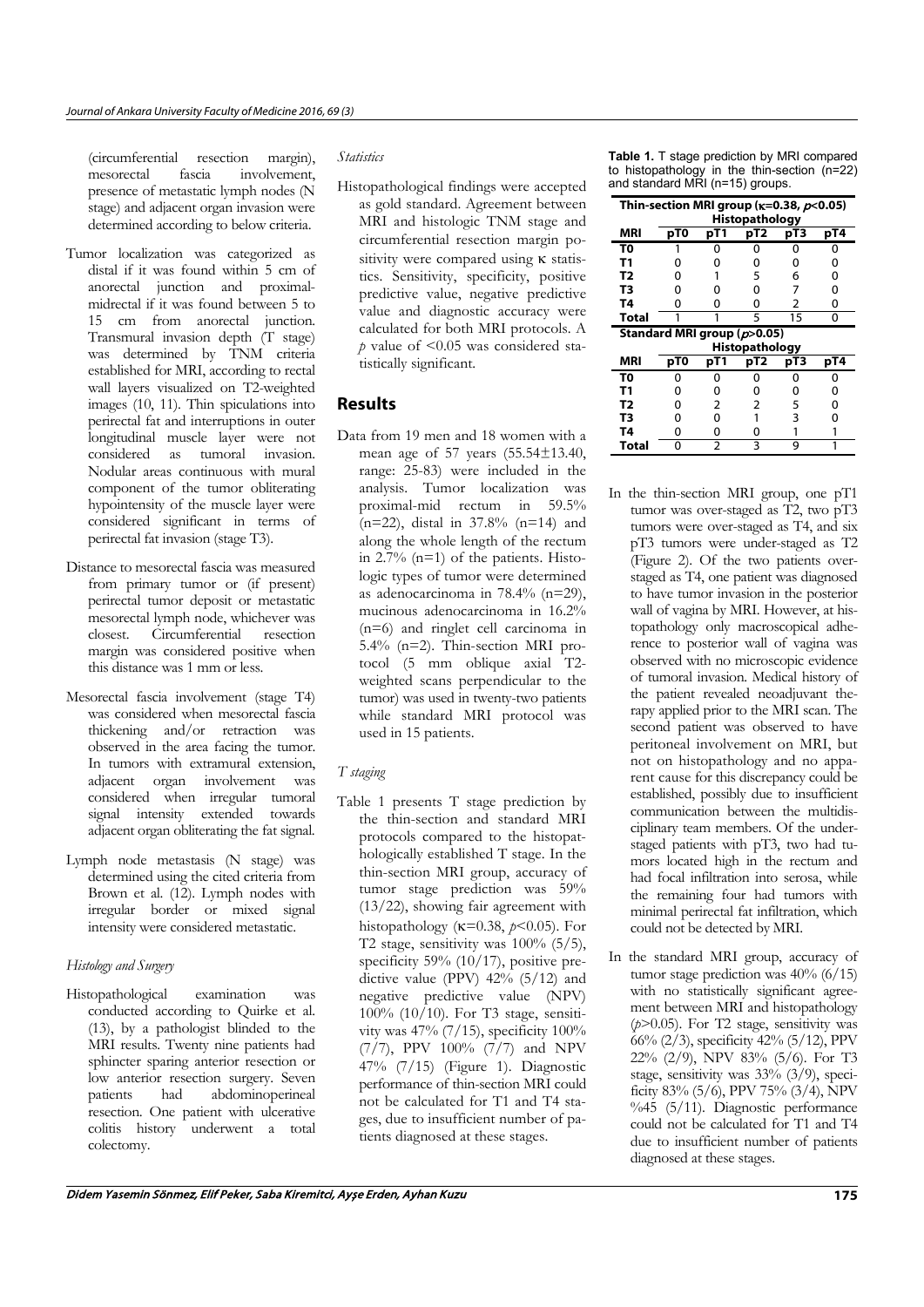



**Figure 1.** A 83 year-old female patient correctly staged by MRI (T3N1). (A) Consecutive T2 weighted axial sections show rectal wall thickening, irregularities in the frontal wall and nodular extensions into the perirectal fat (arrows). (B) shows a metastatic lymph node with mixed signal intensity (arrow). Histopathology reveals (C) tumoral lesions bulging into the perirectal fat (arrow), (D) tumor-free CRM, and (E) a metastastatic lymph node with tumor necrosis and reactionary fibrotic areas; H&E staining x40.





**Figure 2.** A 58 year-old female patient with pT3N0 tumor under-staged by MRI as T2N0. (A) Consecutive T2-weighted axial sections showing hypointense wall thickening with no apparent tumoral invasion into the perirectal fat. Microscopic examination revealed full thickness tumor involvement through the rectal wall (B), however perirectal fat invasion was focal (C); a group of tumoral glands reached perirectal fat in a fibrous band (arrow). H&E staining x40.

In the standard MRI group, two pT1 tumors were over-staged as T2, one pT2 tumor was over-staged as T3, one pT3 tumor was over-staged as T4 and five pT3 tumors were under-staged as T2. Over-staging of one pT2 and one pT3 tumor in the standard MRI group was thought to be related to a partial volume effect due to the absence of oblique axial sections perpendicular to the tumor. On the other hand, MRI correctly identified one stage T4 tumor with tumor invasion into the bladder. Of the pT3 tumors under-staged as T2, one had minimal perirectal infiltration and four had focal infiltration into serosa.

#### *Circumferential resection margin*

Table 2 presents positive CRM (distance from tumor to CRM <1 mm) as predicted by the thin-section and standard MRI protocols compared to histopathology. In the thin-section MRI group, 3 out of 22 patients had positive CRM, two of which were correctly identified by MRI. There was one false-positive and one falsenegative cases. Accuracy for predicting positive CRM was 67% showing good agreement with histopathology (κ=0.61; *p*<0.05). Positive CRM could be detected with 67% (2/3) sensitivity, 95% (18/19) specificity, 67% (2/3) PPV, and 95% (18/19) NPV.

**Table 2.** Positive CRM (distance from tumor to CRM <1 mm) prediction by MRI compared to histopathology in the thin-section (n=22) and standard MRI (n=15) groups.

|                        | Thin-section MRI group ( $\kappa$ =0.61, $p$ <0.05)<br>Histopathology |   |
|------------------------|-----------------------------------------------------------------------|---|
| MRI                    | <b>CRM negative CRM positive</b>                                      |   |
| <b>CRM</b><br>negative | 18                                                                    |   |
| <b>CRM</b><br>positive |                                                                       | 2 |
| <b>Total</b>           | 19                                                                    | ς |
|                        | Standard MRI group (p>0.05)                                           |   |
|                        |                                                                       |   |
|                        | <b>Histopathology</b>                                                 |   |
| MRI                    | <b>CRM negative CRM positive</b>                                      |   |
| <b>CRM</b><br>negative | 13                                                                    |   |
| <b>CRM</b><br>positive |                                                                       |   |

In the standard MRI group there was only one patient with positive CRM, which was correctly identified by MRI. There was one false-positive case using the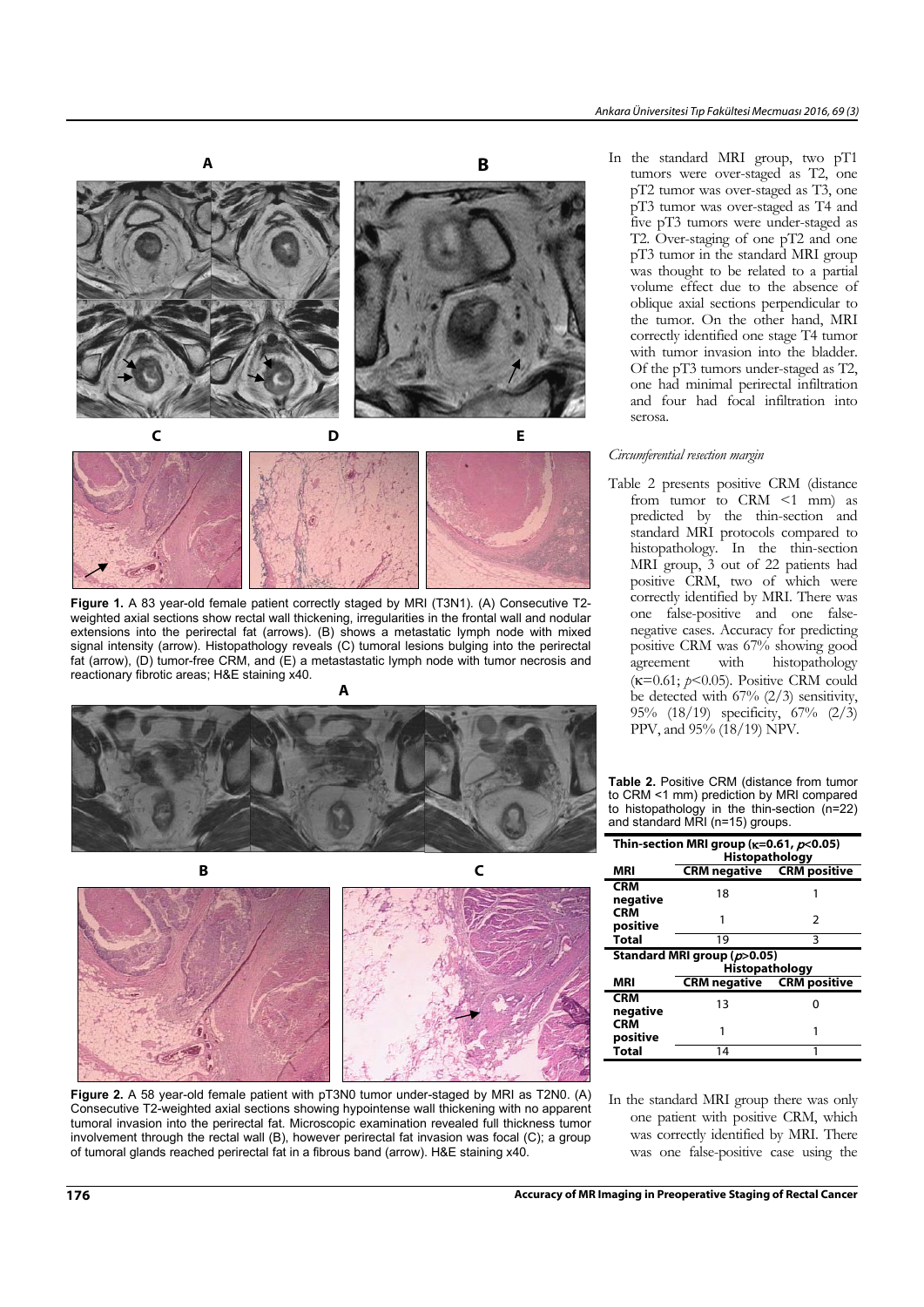standard MRI protocol. Overall accuracy of the standard MRI protocol in predicting positive CRM was 50%, with no statistically significant<br>agreement with histopathological agreement with histopathological findings (p>0.05). In the standard MRI group, positive CRM could be detected with  $100\%$  sensitivity  $(1/1)$ , 93% (13/14) specificity,  $50\%$  (1/2) PPV and 100% (13/13) NPV.

Histologically none of the patients had mesorectal fascia involvement without adjacent organ involvement and only one false-positive MRF involvement was predicted by thin-section MRI.

#### *N staging*

- Table 3 presents nodal stage prediction by MRI in the thin-section and standard MRI groups compared with histology. In the thin-section MRI group accuracy of nodal stage prediction was 77% (17/22) showing moderate agreement with histopathology ( $\kappa$ =0.51; p<0.05). For N0 stage, sensitivity was  $93\%$ (13/14), specificity 50% (4/8), PPV 76% (13/17), and NPV 80% (4/5). For N1 stage, sensitivity was 25% (1/4), specificity 94% (17/18), PPV 50%  $(1/2)$ , and NPV 85%  $(17/20)$ . For N2 stage, sensitivity was 75% (3/4), specificity 100% (18/18), PPV 100% (3/3), and NPV 95% (18/19). Overall, one patient was over-staged as N1 and four patients were under-staged as N0. Of the four under-staged patients, three patients had pN1 disease with either 1, 2 or 3 positive-nodes on histopathology. The fourth patient had pN2 disease and a previous course of radiotherapy received one month before was thought to have influenced the MRI prediction.
- In the standard MRI group, accuracy of nodal stage prediction was 87% (13/15) showing good agreement with histopathology ( $\kappa$ =0.75; p<0.05). For N0 stage, sensitivity was 100% (9/9), specificity 83% (5/6), PPV 90% (9/10), and NPV 100% (5/5). For N1 stage, sensitivity was  $63\%$  (2/3), specificity 100% (12/12), PPV 100% (2/2), and NPV 92% (12/13). For N2 stage, sensitivity was  $67\%$   $(2/3)$ , specificity 92% (11/12), PPV 67% (2/3), and

NPV 92% (11/12). One patient with pN1 was over-staged as N2. One patient with pN2 was under-staged as N0, due to a history of previous radiotherapy.

|  |  | <b>Table 3.</b> Nodal stage prediction by MRI  |  |
|--|--|------------------------------------------------|--|
|  |  | compared to histopathology in the thin-section |  |
|  |  | $(n=22)$ and standard MRI $(n=15)$ groups.     |  |

|                |                 |                                                 | Thin-section MRI group ( $\kappa$ =0.51, $\rho$ <0.05) |
|----------------|-----------------|-------------------------------------------------|--------------------------------------------------------|
|                |                 | <b>Histopathology</b>                           |                                                        |
| MRI            | pN0             | pN1                                             | pN2                                                    |
| N <sub>0</sub> | 13              | 3                                               |                                                        |
| Ν1             |                 |                                                 |                                                        |
| N2             | Ω               | O                                               | З                                                      |
|                |                 |                                                 | Δ                                                      |
| <b>Total</b>   | 14              | Δ                                               |                                                        |
|                |                 | Standard MRI group ( $\kappa$ =0.75, $p$ <0.05) |                                                        |
|                |                 | Histopathology                                  |                                                        |
| MRI            | pN <sub>0</sub> | pN1                                             | pN2                                                    |
| N0             | 9               | ი                                               |                                                        |
| Ν1             | n               | 2                                               |                                                        |
| N2             | 0               |                                                 | 2                                                      |

## **Discussion**

- In this study we investigated the accuracy of our standard phased-array MRI protocol and a thinner, 5 mm section oblique axial scan MRI protocol for predicting prognostic factors in rectal cancer patients. In our standard MRI group accuracy of T-stage and CRM predictions was low (40% and 50%, respectively), and there was no significant agreement with histopathology. In the thin-section MRI group accuracy of both predictions were improved, although T-stage accuracy was only fair (59%), and CRM accuracy was modest (67%). Nodal status predictions were better in both groups, being 87% accurate using the standard MRI protocol and 77% accurate using the thin-section MRI protocol.
- T staging accuracy has improved with the introduction of high-resolution MRI. Moderate-high accuracy rates (74%- 100%) for T staging were reported using high spatial resolution thin-section MRI (11, 14-16). Despite significant improvement in the thin-section MRI group, our accuracy rates for T stage were on the lower side compared to the literature, mainly due to two factors. Firstly, 1.0 Tesla MRI unit did not permit the use of 3 mm sections which is used in most of the recently published

studies. Secondly, a large number of patients with locally advanced tumors receiving preoperative chemoradiation therapy (n=34) were excluded from the analysis.

- The most frequent staging error using either MRI protocol was under-staging of borderline pT3 tumors. In the literature most T2/T3 staging errors are seen as over-staging of pT2 as opposed to under-staging of pT3 (14-17). This is because fibrotic spiculations can not be easily distinguished from extramural extensions containing tumor cells. In their study reporting 100% accuracy in predicting T stage using high resolution MRI, Brown et al. (11), claimed that fine spiculations by themselves should not be considered tumoral invasion unless they are broadbased nodular extensions contiguous with the tumor. We used the criteria of Brown et al. (11), in deciding extramural invasions, but the lower resolution in our scans may have unfavorable effect on our MRI results for staging (Figure 1). However, we believe that clinical decision making did not suffer as a consequence of understaging of borderline pT3 tumors, since all of our misdiagnosed patients had clear CRM and did not need additional therapy.
- Three patients in our study group had pT1 tumor and all three were over-staged as T2 in the MRI analysis. Identifying tumors without mural penetration is important, as organ-sparing local excision could be curative in some patients. Unfortunately, preoperative staging of very early or early stage tumors continues to be a challenge. Endorectal ultrasound is believed to be more sensitive in identifying early tumors, but it is highly operator dependent and large studies show that staging accuracy is not as high as previously reported (18, 19). The only advantage of ERUS over MRI is the possibility of assessing T1 tumors that could be managed by transanal endoscopic microsurgery (20).
- CRM involvement is an important predictor of local recurrence  $(21, 22)$ . Patients likely to have a positive CRM can benefit from preoperative radiotherapy or chemoradiotherapy to reduce the risk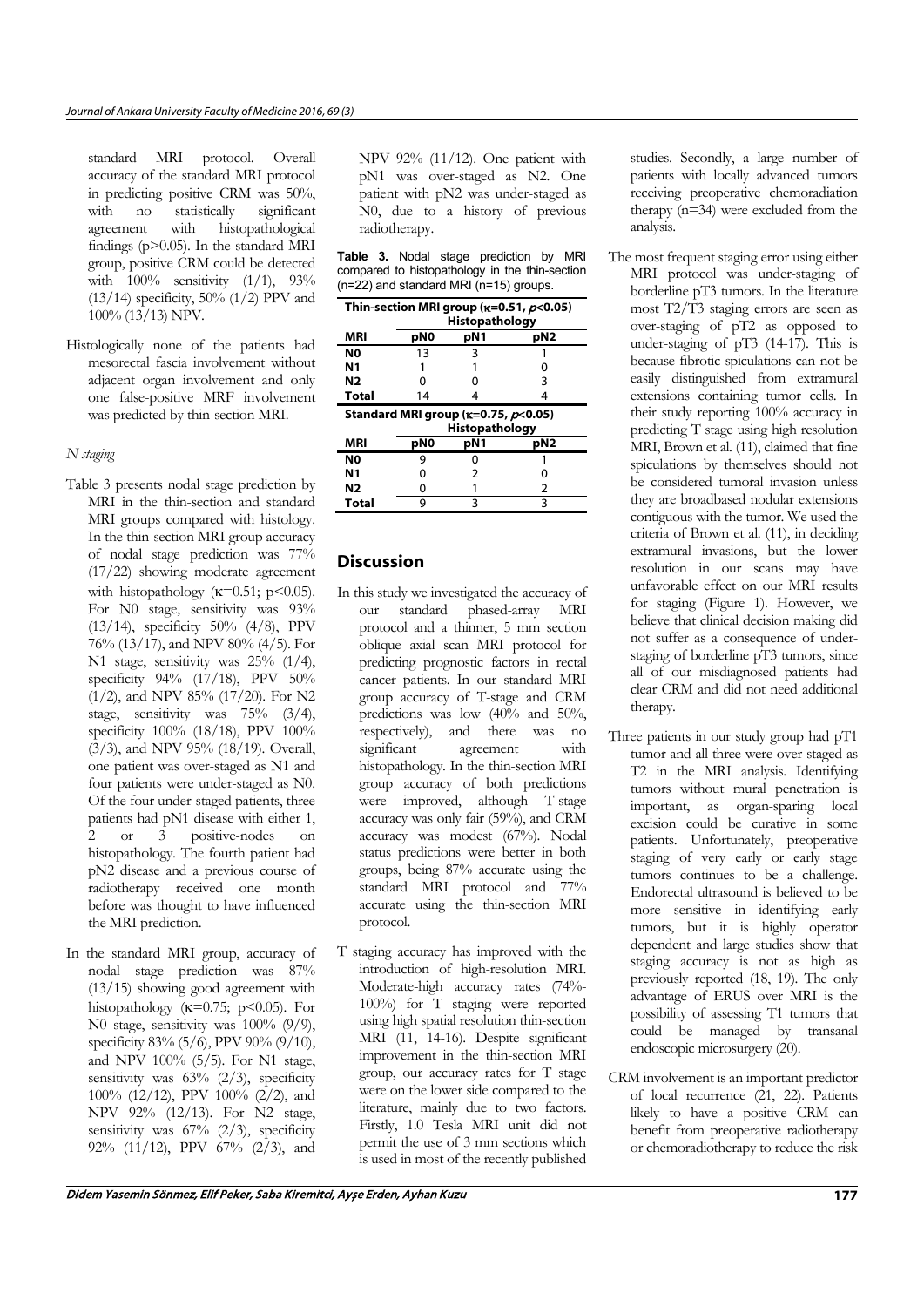of local recurrence. Studies show that MRI is an effective tool for accurately detecting the CRM status (17, 23, 24) . In our study, the number of patients with positive CRM was low, possibly due to exclusion of all patients allocated for neoadjuvant therapy. Despite the small number of patients, prediction of CRM status was improved with thinsection MRI compared to standard MRI.

Although an important predictor of disease recurrence and overall survival, nodal status is still difficult to assess in most cases. Studies show that nodal size is not a reliable indicator of metastasis, since small nodes may sometimes be metastatic (25). Irregular borders (spiculated, indistinct borders) and mottled heterogenous signal intensity are better prognostic factors than the size of the lymph node (12, 26). We used these morphological criteria in our study and found good correlation with histology in both groups. In contrast to above mentioned studies which classified nodal status as node positive

#### REFERENCES

- 1 Heald RJ, Ryall RD. Recurrence and survival after total mesorectal excision for rectal cancer. Lancet 1986;1:1479-1482.
- 2 Sauer R, Becker H, Hohenberger W, et al.<br>Preoperative versus postoperative Preoperative versus chemoradiotherapy for rectal cancer. N Engl J Med 2004;351:1731-1740.
- 3 Sebag-Montefiore D, Stephens RJ, Steele R, et al. Preoperative radiotherapy versus selective postoperative chemoradiotherapy in patients with rectal cancer (MRC CR07 and NCIC-CTG C016): a multicentre, randomised trial. Lancet 2009;373:811-820.
- 4 Zengel B, Uslu A, Adibelli Z, et al. Adjuvant versus neoadjuvant chemoradiotherapy in distal rectal cancer: Comparison of two decades in a single center. Ulus Cerrahi Derg 2015;31:218-223.
- 5 Algebally AM, Mohey N, Szmigielski W, et al. The Value of High-Resolution Technique in Patients with Rectal Carcinoma: Pre-Operative Assessment of Mesorectal Fascia Involvement, Circumferential Resection Margin and Local Staging. Pol J Radiol 2015;80:115- 121.

or negative, we classified nodal disease according to TNM, in N0, N1 and N2 subgroups and obtained 77% and 87% accuracy rates using the thin-section and standard MRI protocols, respectively.

- Although T1-weighted gadoliniumenhanced sequences were obtained in each patient as part of the protocol, they did not appear to have better image quality and ultimately only T2-weighted scans were used in the analysis. In this study we did not attempt to compare accuracy of preoperative staging with and without IV gadolinium-chelate administration. However, other studies evaluating the diagnostic efficacy of contrast-enhanced sequences in rectal cancer imaging did not show improved accuracy in T stage, CRM or nodal stage predictions (27-29). Since, administration of IV contrast material increases scanning time considerably, we think it can be omitted altogether to lessen examination time and also the patient discomfort and allow more efficient use of the MRI unit.
- 6 Balyasnikova S, Brown G. Imaging Advences in Colorectal Cancer. Curr Colorectal Cancer Rep 2016;12:162-169.
- 7 Gregory dePrisco. MRI Local Staging and Restaging in Rectal Cancer. Clin Colon Rectal Surg 2015;28:194-200.
- 8 Brown G, Daniels IR, Richardson C, et al. Techniques and trouble-shooting in high spatial resolution thin slice MRI for rectal cancer. Br J Radiol 2005;78:245-251.
- 9 Smith N, Brown G. Preoperative staging of rectal cancer. Acta Oncol 2008;47:20-31.
- 10 International Union Against Cancer (IUCC). TNM Classification of Malignant Tumors, 7th ed. Sobin LHG, Gospodarowicz M.K., Wittekind C, editors. Oxford: Wiley-Blackwell; 2009.
- 11 Brown G, Richards CJ, Newcombe RG, et al. Rectal carcinoma: thin-section MR imaging for staging in 28 patients. Radiology 1999;211:215-222.
- 12 Brown G, Richards CJ, Bourne MW, et al. Morphologic predictors of lymph node status in rectal cancer with use of highspatial-resolution MR imaging with histopathologic comparison. Radiology 2003;227:371-377.
- There are some limitations of this study. The scans were analysed by a single radiologist, thus interobserver agreement could not be investigated. Although this was a prospective study, patients could not be randomized, since the original study design aimed to investigate accuracy of the standard MRI protocol and thin-section MRI techniques were adopted half-way through the study. In addition, a large proportion of the intended study population had to be excluded since neoadjuvant therapy was initiated in most patients suspected of having locally advanced disease.
- In conclusion, our study showed that even with a 1.0 Tesla MRI system tumor stage and circumferential resection margin predictions can be improved considerably by adopting thin-section MRI techniques. However, a higher field magnet system allowing 3 mm section thickness would be needed to achieve the level of accuracy reported in the literature.
- 13 Quirke P, Durdey P, Dixon MF, Williams NS. Local recurrence of rectal adenocarcinoma due to inadequate surgical resection. Histopathological study of lateral tumour spread and surgical excision. Lancet 1986:2:996-999.
- 14 Akasu T, Iinuma G, Fujita T, et al. Thinsection MRI with a phased-array coil for preoperative evaluation of pelvic anatomy and tumor extent in patients with rectal cancer. AJR Am J Roentgenol 2005; 184:531-538.
- 15 Brown G, Radcliffe AG, Newcombe RG, et al. Preoperative assessment of prognostic factors in rectal cancer using high-resolution magnetic resonance imaging. Br J Surg 2003;90:355-364.
- 16 Poon FW, McDonald A, Anderson JH, et al. Accuracy of thin section magnetic resonance using phased-array pelvic coil in predicting the T-staging of rectal cancer. Eur J Radiol 2005:53:256-262.
- 17 Beets-Tan RG, Beets GL, Vliegen RF, et al. Accuracy of magnetic resonance imaging in prediction of tumour-free resection margin in rectal cancer surgery. Lancet 2001;357:497-504.